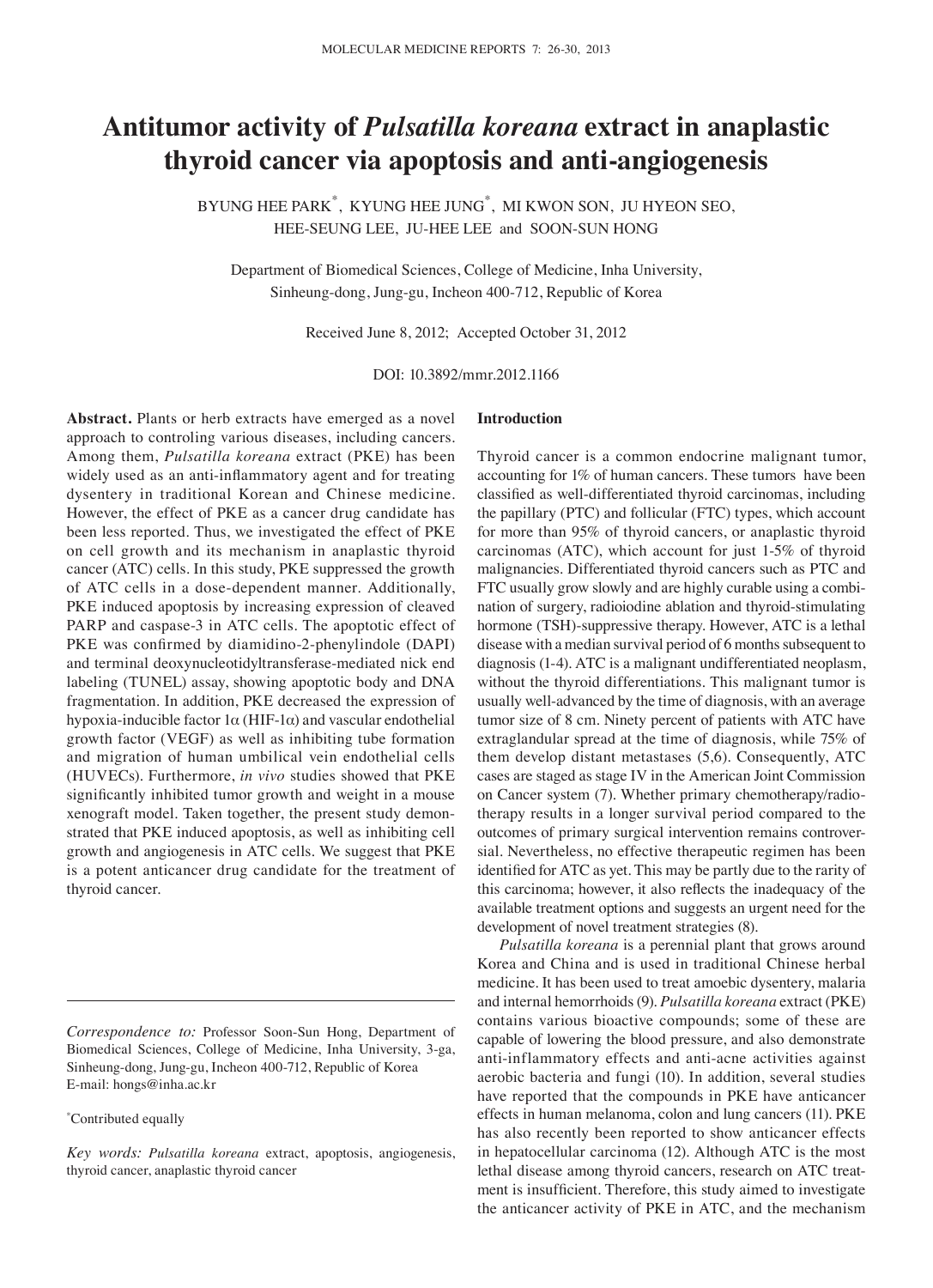whereby PKE affects apoptosis and angiogenesis, as previously described, with regard to the pathogenesis of cancer.

## **Materials and methods**

*Extraction of PKE.* The powdered roots of *Pulsatilla koreana* were extracted as described in our previous study (12). Briefly, they were extracted using 50% ethanol, while the final extracts were concentrated *in vacuo* to yield a light brown residue. The residue was suspended in acetone, then centrifuged, and the resulting supernatant was removed to obtain a brown precipitate. The precipitate was poured into water and subsequently filtered to remove the insoluble portion. The filtrate was concentrated into a brown mass.

*Cells and materials.* Human ATC cell line 8505c was purchased from the Japanese Collection of Research Bioresources (JCRB, Shinjuku, Japan), while SNU-80 was purchased from the Korean Cell Line Bank (Seoul, Korea). 8505c cells were cultured in minimum essential medium Eagle (MEM) (Gibco-BRL, Carlsbad, CA, USA), whereas SNU-80 cells were cultured in RPMI-1640 (Gibco-BRL), supplemented with 10% fetal bovine serum (FBS, Gibco-BRL) and 1% penicillin/streptomycin. Cultures were maintained at  $37^{\circ}$ C in a CO<sub>2</sub> incubator with a controlled humidified atmosphere composed of 95% air and 5% CO<sub>2</sub>. Human umbilical vein endothelial cells (HUVECs) were grown in 0.2% gelatin‑coated 75-cm<sup>2</sup> flasks in endothelial cell growth medium (ECGM) 2, containing its supplement mixture at 37˚C. 3-(4,5-dimethylthiazol-2-yl)‑2,5-diphenyl tetrazolium bromide (MTT) and proteinase K were purchased from Sigma-Aldrich (St. Louis, MO, USA). RNase A was purchased from Qiagen (Valencia, CA, USA).

*Cell viability assay.* Cell viability was performed through an MTT assay. Briefly, 8505c and SNU-80 cells were plated at a density of 7x10<sup>3</sup> cells/well on 96-well plates overnight. The media were removed, and cells were treated with either saline as a control or various concentrations of PKE followed by incubation for 48 h. After that, MTT solutions were added to each well and incubated for 4 h at 37˚C. The formazan crystals that formed were dissolved in dimethyl sulfoxide (DMSO). Absorbance was measured using a microplate reader at 540 nm. Three replicate wells were used for each analysis.

*Western blot analysis.* The cells were washed with ice-cold phosphate-buffered saline (PBS), then lysed with TNN buffer containing 1% Triton X-100, 1% Nonidet P-40, as well as the following protease and phosphatase inhibitors: aprotinin (10 mg/ml), leupeptin (10 mg/ml) (ICN Biomedicals, Inc., Asse‑Relegem, Belgium), phenylmethylsulfonyl fluoride (1.72 mM), NaF (100 mM), NaVO<sub>3</sub> (500 mM) and Na<sub>4</sub>P<sub>2</sub>O<sub>7</sub> (500 mg/ml) (Sigma-Aldrich). Equal amounts of protein were separated by SDS-PAGE then transferred onto PVDF. Immunostaining of the blots was performed using the primary antibodies, followed by the secondary antibodies conjugated to horseradish peroxidase and detection by enhanced chemiluminescence reagent (ELPS, Seoul, Korea). The primary antibodies were monoclonal antibodies: anti-HIF-1α (BD Biosciences, San Jose, CA, USA), anti-vascular endothelial growth factor (VEGF) (Santa Cruz Biotechnology, Inc., Santa Cruz, CA, USA), anti-Bax, anti-Bcl-2 (Santa Cruz Biotechnology, Inc.), anti-cleaved caspase-3 and anti-cleaved poly ADP-ribose polymerase (PARP; Cell Signaling Technology, Inc., Danvers, MA, USA). The secondary antibodies were purchased from Amersham Biosciences, Inc., (Piscataway, NJ, USA) The bands were visualized with the ECL Plus system (Amersham Pharmacia Biotech, Inc., Piscataway, NJ, USA).

*DAPI staining and terminal deoxynucleotidyltransferasemediated nick end labeling (TUNEL) assay.* 8505c cells were plated onto 18-mm cover glasses in MEM medium at  $~10\%$  confluence for 24 h. The cells were then treated with PKE at 100  $\mu$ g/ml for 24 h. They were fixed in 2% ice-cold paraformaldehyde (PFA), washed with PBS, then stained with 2  $\mu$ g/ml of 4,6-diamidino-2-phenylindole (DAPI) for 20 min at 37°C. The DAPI-stained cells were examined under a fluorescent microscope analyzing nuclear fragmentation. TUNEL was performed following the manufacturer's instructions for TUNEL kit (Chemicon, Temecula, CA, USA).

*Tube formation assay.* Matrigel (BD Biosciences, Franklin Lakes, NJ, USA) was polymerized for 30 min at 37˚C. HUVECs were suspended in ECGM2 medium, containing 50 ng/ml VEGF at a density of  $3x10^4$  cells/ml, and 0.2 ml of cell suspension was added to each Matrigel-coated well, with or without the concentrations of PKE indicated for 10 h. The morphological changes of the tube formation were observed under a phasecontrast microscope and photographed at magnification, x200.

*Migration assay.* HUVECs, plated on culture dishes of 60 mm diameter at 90% confluence, were wounded with a 2-mm razor blade and marked at the injury line. Subsequently, the cells that peeled off were removed with PBS and the wounded HUVECs were incubated in media with 50 ng/ml VEGF, 1 mM thymidine (Sigma-Aldrich) and/ or PKE. HUVECs were allowed to migrate for 16 h and were then rinsed with PBS, followed by fixation with methanol.

*Immunofluorescence.* 8505c cells and HUVECs were seeded on 18-mm glass plates in growth medium at  $\sim$ 70% confluence for 24 h. The cells were treated with  $CoCl<sub>2</sub>$  for 1 h. Subsequently, PKE was added to the medium and incubated for 6 h. They were fixed in 2% ice-cold PFA, and washed with PBS. Immunostaining of the cells was performed using the primary antibodies, followed by the secondary antibodies conjugated to FITC (Vector Laboratories, Burlingame, CA, USA) or TRITC (Vector Laboratories) then stained with 2  $\mu$ g/ml of DAPI for 20 min at 37˚C. Each slide was observed using a confocal laser scanning microscope (Olympus, Tokyo, Japan).

*Tumor xenograft study.* Male nude mice were obtained from the Central Animal Laboratory, Inc. (Seoul, Korea). Animal care and experimental procedures were in accordance with the approval and guidelines of the Inha Institutional Animal Care and Use Committee (INHA IACUC) of the Medical School of Inha University (Incheon, Korea). The animals were fed standard rat chow and tap water *ad libitum*, and were kept under 12 h dark/light cycle at 21°C. Male nude mice (6 weeks; weight, 20-22 g) were randomized to three groups (control, PKE 125 and PKE 250 mg/kg). 8505c cells were harvested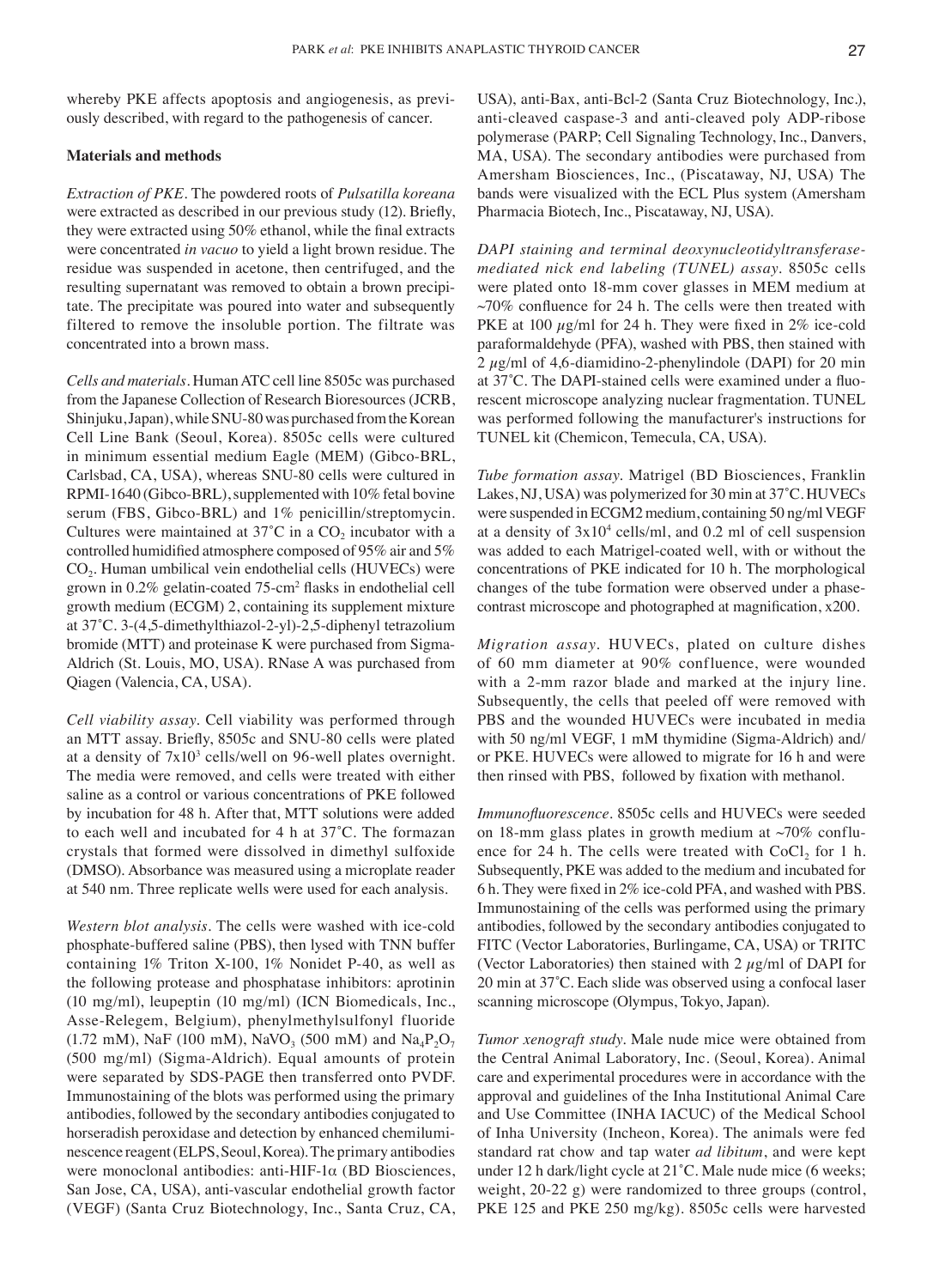

Figure 1. Effect of *Pulsatilla koreana* extract (PKE) on the proliferation of anaplastic thyroid cancer (ATC) cells is shown. Cytotoxic effects of PKE on ATC cells, SNU-80 and 8505c ATC cells were measured by an MTT assay. ATC cells were seeded on 96-well culture plates. After incubation for 24 h, the cells were treated with varying concentrations of PKE. After incubation for 48 h, they were subjected to an MTT assay. Results are expressed as percent cell proliferation relative to the control. Data are represented as mean  $\pm$  SD from the triplicate wells.



Figure 2. Effect of *Pulsatilla koreana* extract (PKE) on apoptosis of 8505c anaplastic thyroid cancer (ATC) cells. (A) Expression of PARP, cleaved caspase-3, Bax and Bcl-2 were determined by western blot analysis in cells treated with PKE at the indicated doses for 48 h. (B) Induction of apoptosis by PKE was conducted by TUNEL and DAPI staining, which were photographed at magnification, x200.



Figure 3. Effect of *Pulsatilla koreana* extract (PKE) on angiogenesis of 8505c cells. Expression of HIF-1α and VEGF by PKE in hypoxia-induced 8505c anaplastic thyroid cancer (ATC) cells (CoCl<sub>2</sub>, 100  $\mu$ M). (A) Western blot analysis and (B) immunofluorescence.



Figure 4. Effects of *Pulsatilla koreana* extract (PKE) on angiogenesis in human umbilical vein endothelial cells (HUVECs). (A) HUVECs were plated on Matrigel (200  $\mu$ 1/well) and treated with various concentrations of PKE. Capillary tube formation was assessed after 10 h. Tube formation was observed under a phase-contrast microscope and photographed at magnification, x400. (B) Effects of PKE on migration *in vitro*. HUVECs were plated at 90% confluence and scratched with a yellow tip. After wounding, cells were washed with PBS and incubated in ECGM2 containing 2% FBS and 50 ng/ml recombinant human VEGF, 1 mM thymidine and/or PKE (100  $\mu$ g/ml). ECGM2 medium with 2% FBS was used as a negative control. Data represent the mean of at least three independent experiments performed in triplicate. (C) Immunocytochemistry of VEGF in hypoxia-induced HUVECs (CoCl<sub>2</sub>, 100  $\mu$ M).

and mixed with PBS (200  $\mu$ 1/mouse), and then inoculated into one flank of each nude mouse  $(1x10<sup>7</sup>$  of 8505c cells). When the tumors had reached a volume of  $\sim 50$  mm<sup>3</sup>, the mice were given a daily intraperitoneal injection of PKE (125 and 250 mg/kg, treated group) or vehicle  $(200 \mu 1$  PBS, control group) for 28 days. The tumor dimensions were measured twice a week using a digital caliper, while the tumor volume was calculated using the formula:  $V =$  length x width<sup>2</sup> x 0.5. At the end of the experiment, the mice were sacrificed and the tumors were excised and weighed.

*Statistical analysis.* Data were expressed as the mean ± SD, and statistical analysis was performed using ANOVA and an unpaired Student's t-test. P≤0.05 was considered to indicate a statistically significant difference. Statistical calculations were performed using SPSS software for Windows operating system (version 10.0; SPSS, Chicago, IL, USA).

#### **Results**

*Inhibition of ATC cell growth by PKE.* The effect of PKE on the viability of two ATC cell lines (8505c and SNU-80) was examined. ATC cells were incubated in media containing 50-300  $\mu$ g/ml of PKE for 48 h. The results showed that cell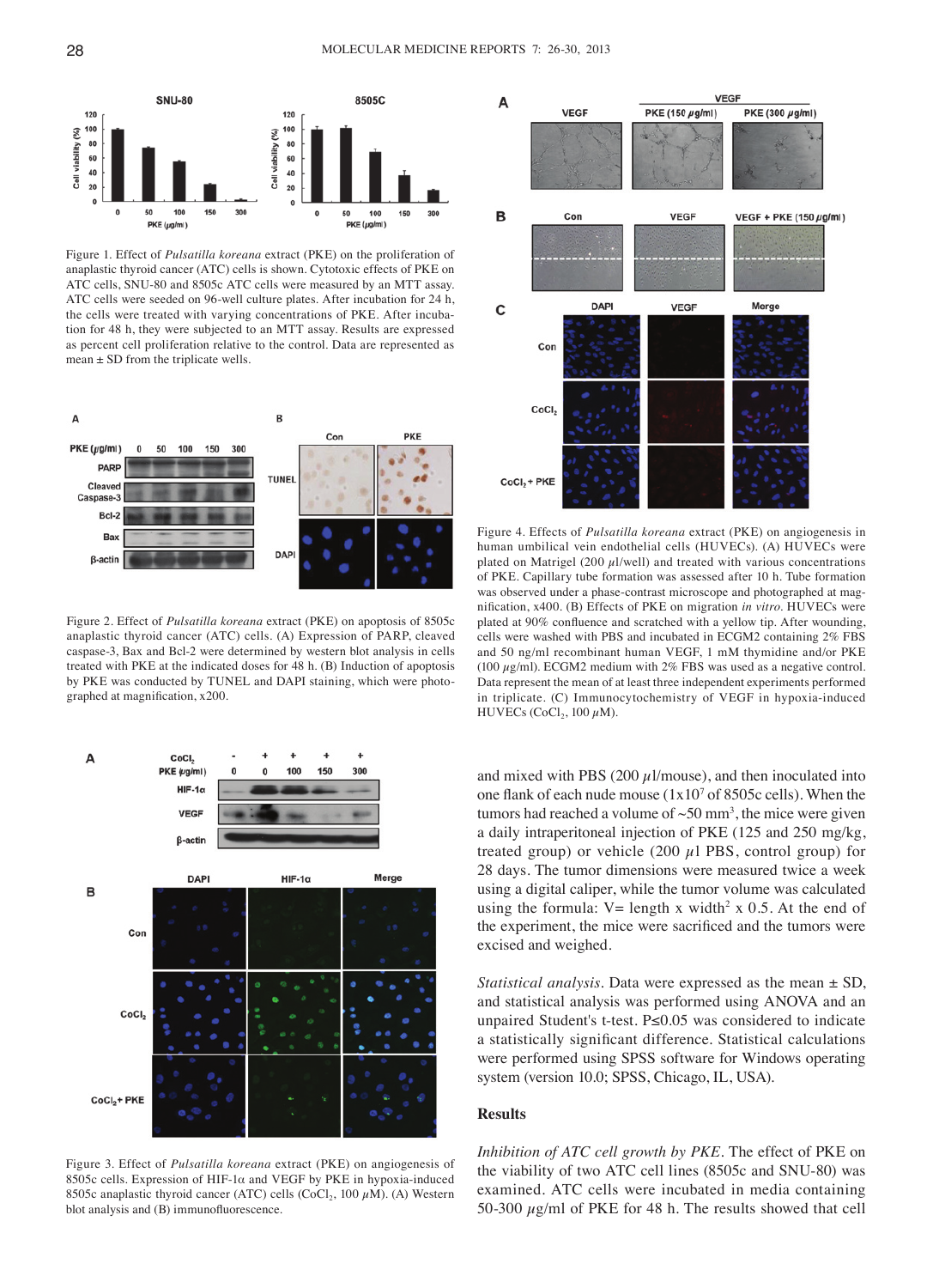

Figure 5. *In vivo* effect of *Pulsatilla koreana* extract (PKE) on 8505c anaplastic thyroid cancer (ATC) mouse xenograft model is shown. (A) Tumor growth of 8505c ATC xenograft in nude mice. The mice were injected subcutaneously with 8505c of ATC cells (1x10<sup>7</sup> cells/200 µl PBS) on the flank. (B) Weight of isolated tumors. (C) Photograph of tumors isolated from mouse xenograft. (D) Average body weight of nude mice. Data are represented by the mean  $\pm$  SD (n=5 or 6). \* P<0.05 vs. control.

growth was inhibited by PKE treatment in a dose-dependent manner (Fig. 1). The IC<sub>50</sub> for growth inhibition was 120  $\mu$ g/ml on SNU-80 and 140  $\mu$ g/ml on 8505c ATC cells.

*Effects of PKE on apoptotic cell death in 8505c ATC cells.* To identify the apoptotic effect of PKE in 8505c ATC cells, the expression of Bax and Bcl-2, as well as the cleavage of PARP and caspase-3 was measured by western blot analysis with PKE for 48 h. PKE was found to lead to the upregulation of Bax and cleaved PARP and caspase-3 and a downregulation of Bcl-2 in 8505c ATC cells in a dose-dependent manner (Fig. 2A). These results showed that PKE induced cell apoptosis in 8505c ATC cells. When treated with PKE (100  $\mu$ g/ml), the 8505c ATC cells presented the morphological features of apoptotic cells, such as DNA fragmentation and perinuclear apoptotic bodies by DAPI (Fig. 2B). The results of the TUNEL also exhibited PKE-induced apoptosis by causing DNA strand breaks.

*Effects of PKE on angiogenesis.* HIF-1α and VEGF are important angiogenic factors in tumor progression. Thus, the effect of PKE on the hypoxia-induced HIF-1 $\alpha$  and VEGF expressions was examined. The cells were treated with varying concentrations of PKE under hypoxia‑like conditions induced by CoCl<sub>2</sub> (100  $\mu$ M) for 18 h. As shown in Fig. 3A, the HIF-1 $\alpha$ expression was increased under hypoxic conditions, whereas PKE treatment at 100-300  $\mu$ g/ml inhibited the hypoxia-induced HIF-1 $\alpha$  expression in a dose-dependent manner. Additionally, VEGF expression was increased under the hypoxia‑like conditions, while PKE inhibited VEGF expression at a dose of 100-300  $\mu$ g/ml. Consistent with the results of the western blot analysis, immunofluorescence using a confocal microscope also showed that PKE inhibited HIF-1 $\alpha$  expression (Fig. 3B). In addition, the anti-angiogenic potential of PKE was examined using HUVECs. During an *in vitro* tube formation assay, PKE was observed to have inhibited the formation of vessellike structures, comprising the elongation and alignment of the cells at the indicated concentrations (Fig. 4A). Cell migration is critical for endothelia cells to form blood vessels in angiogenesis and is necessary for tumor growth and metastasis. Thus, a wound migration assay was carried out to examine the effect of PKE on cell migration. Notably, when the endothelial cells were wounded and incubated in media with 50 ng/ml VEGF and 1 mM thymidine in the presence of PKE (100  $\mu$ g/ml) for 16 h, subsequent to PKE treatment the wound was unable to heal (Fig. 4B). In addition, since VEGF is one of the critical factors of the tube formation and migration of HUVECs, we investigated whether PKE affects the expression of VEGF under hypoxic conditions in HUVECs using immunofluorescence. As expected, PKE decreased VEGF expression under hypoxia (Fig. 4C). These results showed that PKE prevented the tube formation and migration of endothelial cells while inhibiting the VEGF expression, suggesting that PKE had a potent anti-angiogenic property.

*Inhibition of tumor growth by PKE in a mouse xenograft model.* Based on these findings demonstrating a strong efficacy of PKE against 8505c ATC cells, the *in vivo* efficacy of PKE against the 8505c ATC cells was next examined in a nude mouse xenograft. As shown in Fig. 5A, PKE induced dose-dependent tumor growth inhibition at the doses of 125 or 250 mg/kg for 24 days, when compared to the control group. PKE administration at the doses of 125 and 250 mg/kg resulted in a significant reduction of the tumor volume (57 and 74%, respectively) in nude mice. Consistent with this finding, the tumor weight isolated from PKE-treated groups was decreased by 54 and 36% at the PKE doses of 125 and 250 mg/kg, respectively, compared to the control (Fig. 5B and C, P<0.05). No difference in the body weight of PKE‑treatment groups was observed, compared to the control group (Fig. 5D), indicating that PKE had a low toxicity in mice at curative doses. These